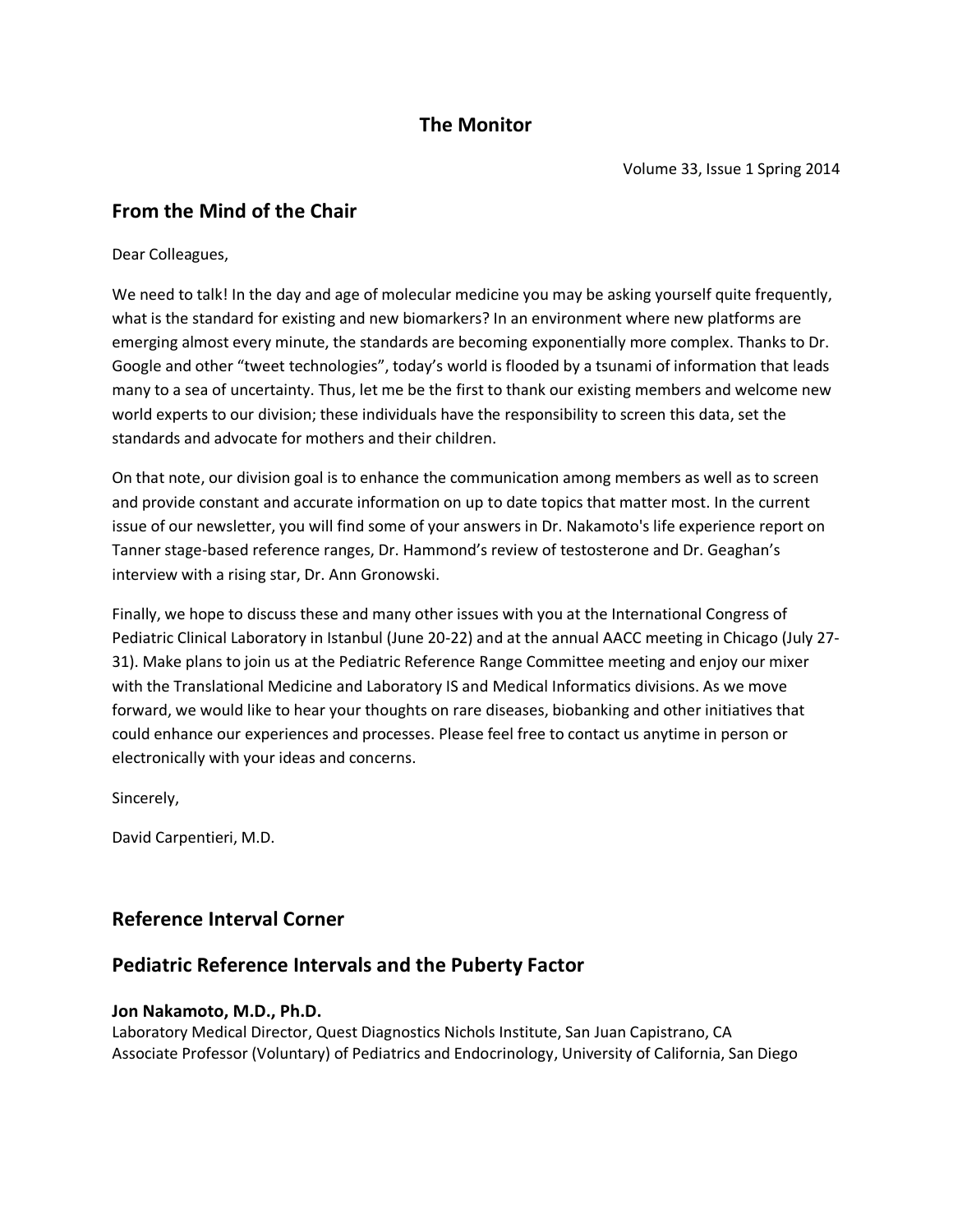Painfully obvious fact of the month: Hormones and many other analytes change substantially during puberty. But the age at which puberty starts can vary by up to five years in healthy children, approximately between 8 (perhaps younger in some populations) and 13 years of age in girls and between 9 and 14 years of age in boys. Therefore, a 9 year old "early blooming" boy might have similar testosterone levels to those found in an otherwise healthy "late-blooming" 13 year old adolescent. Is it therefore valuable to offer reference intervals adjusted for pubertal stage, rather than only offering agestratified information? Absolutely, yes. Does everyone agree on how to generate these pubertyadjusted norms, and is it straightforward to obtain them? Absolutely not. Read on for a brief introduction to what, like adolescence itself is a surprisingly complex topic.

First of all, a brief review of how puberty is classified. James Tanner, a British pediatrician, was the first to standardize how clinical examination of breasts in girls, genitals in boys, and pubic hair in both sexes could be used to define specific stages of sexual maturation. Despite his protests that efforts to do this had started well before his time, the five point scale (classically using Roman numerals, but acceptable nowadays as Arabic) he defined became known as the Tanner stage scoring system and remains the de facto standard for clinical assessment of puberty. There are reasonably objective criteria for breast, genital and pubic hair development; for example, the transition from Tanner II to Tanner III pubic hair development is defined by when hairs become darker, coarser, and meet in the midline of the symphysis pubis. Summaries of Tanner staging (with pictures or diagrams) can be found in pediatric textbooks or online $1,2$ .

Although Tanner stages have proven their utility in clinical practice, staging is not absolutely precise, with many ambiguities and variations that must be acknowledged. Training is required, as inter-rater reliability (IRR) can be quite low among untrained individuals. Even among trained individuals, there are certain stages that are extremely difficult to distinguish (e.g., male genital stage II versus stage III) and many specialists find the male genital staging to be so subjective that they prefer to use testicular volume or length for evaluating sexual maturity in boys, even though testicular size was not part of the original Tanner staging system. Tanner staging of breast development can also be difficult; although the original Tanner staging was based solely on inspection, it is clear that in overweight girls the examiner must actually palpate the breast in search of glandular tissue (true pubertal development) to distinguish it from increased breast size due to fat accumulation (not true puberty). The transition from breast Tanner II to Tanner III development can be difficult to define, and there may even be confusion between Tanner III development in a large-breasted individual versus Tanner V in a young woman with smaller breasts, although diameter of the breast papillae (nipples) > 1 cm can help define Tanner V breast development. Some women may always retain the secondary mound of the nipple and areola that defines Tanner IV, and may therefore never officially reach Tanner V.

An additional issue to consider is that breast/genital development (driven by pituitary-gonadal activation) may not always follow the same timing as that for pubic hair (driven by both gonadal and adrenal activation). It is not uncommon for a girl to have Tanner III pubic hair development but only Tanner II breast development – so is her pubertal stage Tanner II or Tanner III? Ideally she should be defined simply as Tanner "B II, PH III", but this introduces substantial complexity to developing reference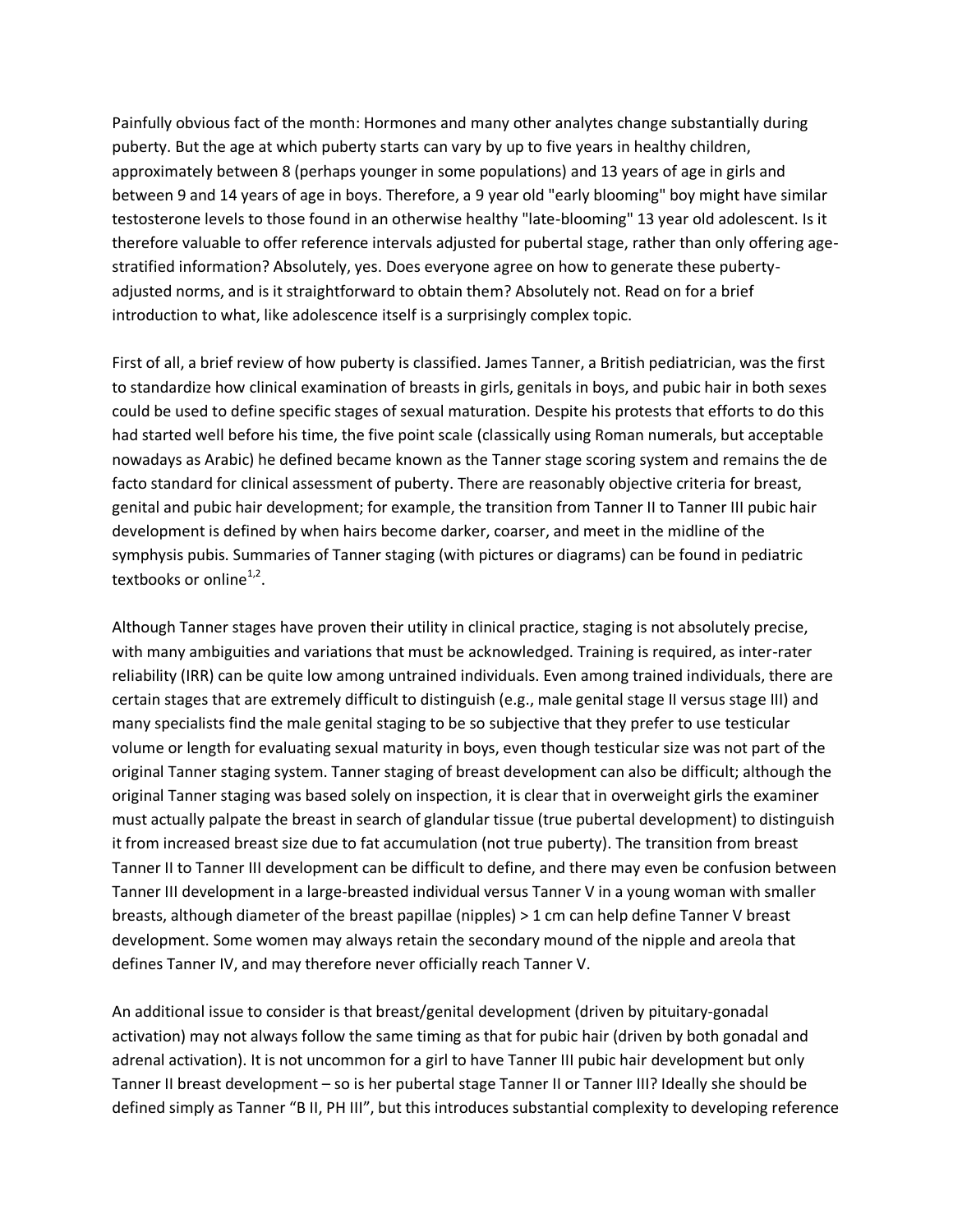intervals stratified by Tanner stage. A related issue is that levels of some hormones correlate better to the stage of breast development while others are more closely related to the pubic hair Tanner stage. Thus, it may ultimately be wise for the endocrine and clinical chemistry communities to agree that Tanner stage-adjusted reference intervals for estradiol must be based specifically on girls defined by breast development, while those for DHEA-sulfate should be based on children stratified primarily by pubic hair stage. At present, few if any laboratories make this distinction.

A further difficulty with Tanner stage stratification lies in lack of complete homogeneity within a given stage, particularly within the important prepubertal (Tanner I) group. An infant, toddler, pre-schooler, and a 7-year old may all be Tanner I by breast/genital and pubic hair development, and yet have very different hormonal profiles. It is clear, for example, that adrenal activation (adrenarche) and rising DHEA-sulfate starts before age 6 years<sup>4</sup>, at least 3-4 years before the first appearance of pubic hair. Therefore, a study that included in the Tanner I category children age 1-7 years would have much lower average DHEA-sulfate levels as compared to a study that only used Tanner I children aged 5-7 years. Currently there is no standardization in how to define the study population for Tanner I children.

Beyond these methodological issues, there are often practical barriers to generating Tanner stage adjusted reference intervals. It can be difficult to obtain sufficient numbers of accurately-staged and truly representative subjects. The laboratory must have access to the subjects or at least to the clinical information, including detailed staging information (breast/genital development versus pubic hair, or whether testicular volume was used in place of male genital development). As noted above, those doing the staging must be properly trained. Institutional review boards and parents alike are often reluctant to allow breast palpation or external genital examinations of otherwise healthy children, but Tanner staging by inspection alone has inherent limitations (particularly for assessment of breast development), and studies of children performing self-assessment of their own breast or pubic hair development demonstrate unacceptably inaccurate scoring relative to that done by trained observers<sup>3</sup>. Given known ethnic differences in the timing of puberty and typical hormonal levels, it is desirable but not always achievable to draw from a population with diverse demographics. All of these barriers tend to make the already relatively small sample sizes in pediatric reference interval studies even smaller for Tanner stage adjusted reference interval studies. Since there is still rather large inter-individual variability of hormonal levels within a given Tanner stage, small datasets lead to increased variability due to sampling error, and even the smallest amount of data contamination (inaccurate Tanner staging; children with cryptic endocrinologic abnormalities) can skew the data analysis significantly.

In spite of the myriad difficulties noted, having both puberty-adjusted and age-adjusted reference intervals for selected analytes is extremely useful for the specialist. During the months or years that it can take to conduct the studies to obtain reference intervals by Tanner stage, there are interim alternatives available. First of all, because variation in the timing of puberty is common, groups of children stratified by age tend to include both early- and late-bloomers, and the reference intervals generated tend to be wide enough to be inclusive of most children regardless of differences in pubertal stage, much as commonly-used cross-sectional growth charts are still useful despite differences in timing of growth spurts by age. Secondly, an approximate adjustment for early- or late-bloomers can be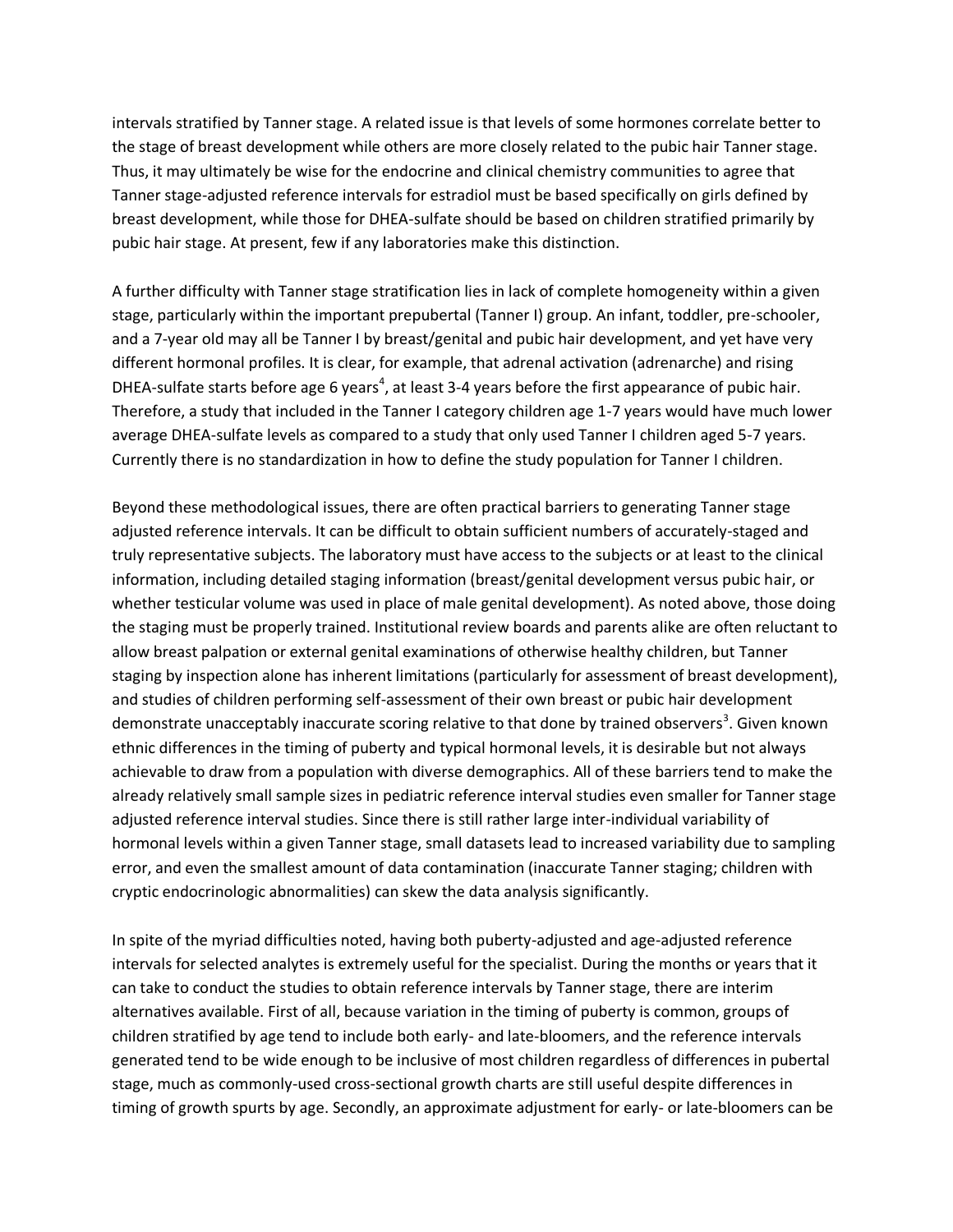made by looking at the reference intervals for older or younger age groups. This crude workaround performs surprisingly well and is preferable to using Tanner-stage adjusted data from an improperlydesigned or inadequately-sized reference interval study.

In summary: it's clinically useful for certain hormones and other analytes to have reference intervals stratified by Tanner stage, but doing the studies requires a lot of careful thought and planning. And like much that is valuable in life, they're certainly not easy!

#### **References:**

- 1. en.wikipedia.org/wiki/Tanner\_scale
- 2. brightfutures.aap.org/pdfs/preventive%20services%20pdfs/physical%20examination.pdf
- 3. Bonat S, et al. Self-assessment of pubertal stage in overweight children. Pediatrics 2002; 110:743-7.
- 4. Palmert MR et al, The longitudinal study of adrenal maturation during gonadal suppression: evidence that adrenarche is a gradual process. J Clin Endocrinol Metab 2001; 86: 4536-42.

# **The ABC's of Pediatric Laboratory Medicine- T is for Testosterone**

### **Shannon Haymond, PhD, DABCC**

Director, Clinical Chemistry and Mass Spectrometry, Ann & Robert H. Lurie Children's Hospital of Chicago

Testosterone is the primary androgenic hormone, which is synthesized from cholesterol via the steroid pathway. The most prominent production of testosterone is by the Leydig cells in the testis. However, other sources of testosterone synthesis include the thecal cells of the ovaries, placenta, adrenal cortex (zona reticularis), adipose tissue, brain, muscle and skin. This may occur via de novo synthesis or by peripheral conversion of precursors. The quantities produced by these alternate sources are significantly smaller than that of the testis. In males, the regulation of testosterone production occurs via the hypothalamus-pituitary-testicular axis. To increase testosterone, gonadotropin-releasing hormone (GnRH) from the hypothalamus exerts effect on the pituitary to secrete lutenizing hormone (LH) and follicle stimulating hormone, which act in the testis to increase both the number of Leydig cells and the synthesis of testosterone in the Leydig cells. Rising concentrations of testosterone then provide negative feedback to the hypothalamus and pituitary to inhibit further synthesis.

Testosterone circulates in blood as free (unbound, <5%), tightly bound (~45%) to sex hormone binding globulin (SHBG) and loosely bound (~55%) to albumin and corticosteroid binding globulin. The free and loosely-bound forms are considered the 'bioavailable' fractions, as the SHBG-bound form is not available to target tissues. Free testosterone enters cells via passive diffusion and either binds to androgen receptors in the nucleus to exert its effects or may also be converted into a different hormone. Testosterone can be a precursor for a weaker androgen (androstenedione), a hormone with different activities (estradiol) or for a more potent hormone having similar activities (5α-dihydrotestosterone (DHT)).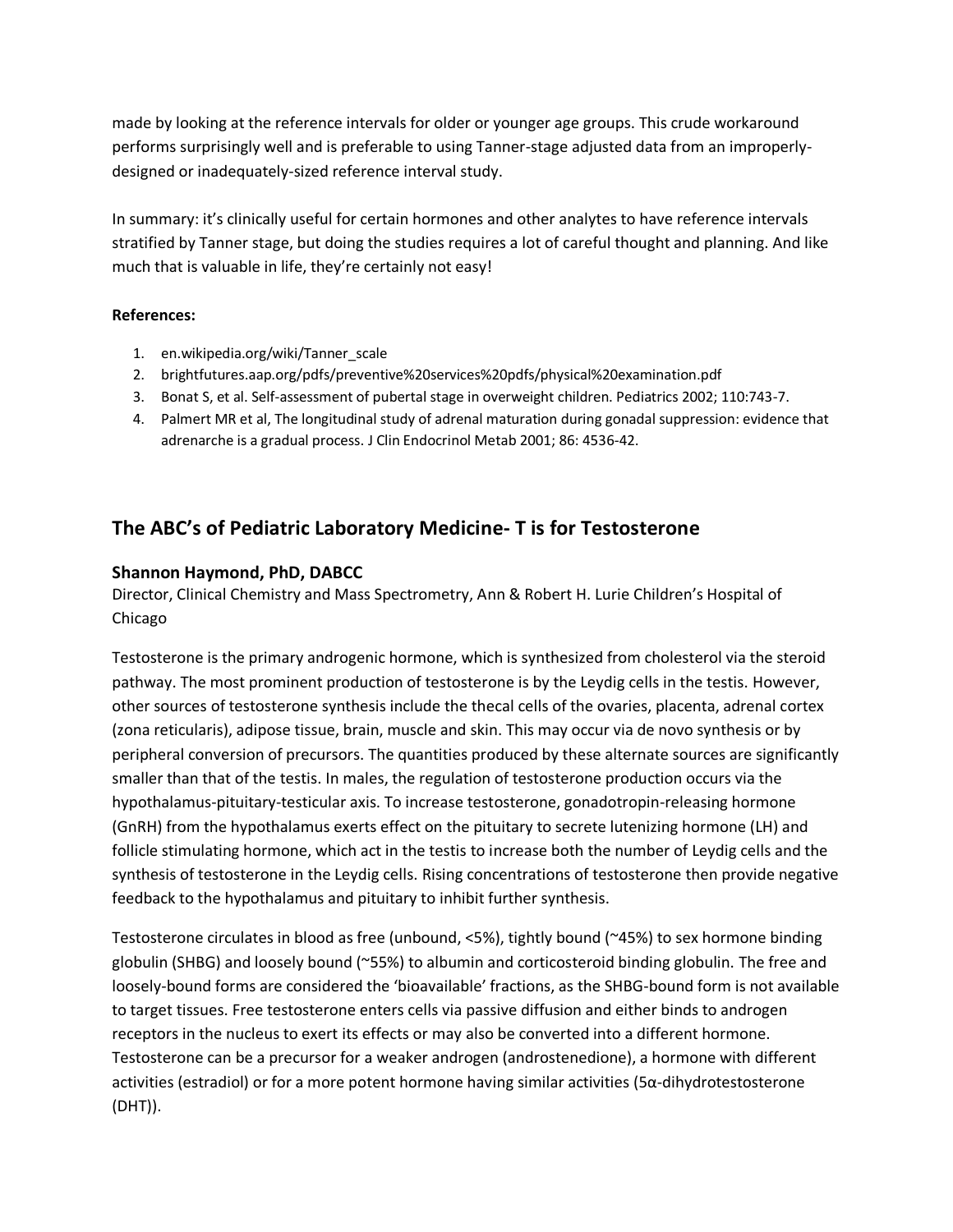The nuclear testosterone-receptor complex alters gene expression and related protein transcription to produce androgenic and anabolic effects in cells. It is through this mechanism that testosterone regulates the growth and development of male reproductive organs, as well as the development and establishment of secondary 'male' sex characteristics during puberty. The anabolic effects include increased muscle mass and strength and maintenance of bone mass, density and strength. The effects and concentrations of testosterone vary according to age and gender to regulate necessary androgenic and anabolic functions from gestation through adulthood. This fact creates challenges in the measurement of testosterone, as it requires assays that precisely and accurately detect a wide range of concentrations (e.g., <5 to >500 ng/dL). Lowest concentrations of testosterone are found in pre-pubertal children and women. Hypogonadal men and those with 'castrate' levels of testosterone will also have concentrations in this problematic range (e.g., <50 ng/dl). Testosterone is an important diagnostic tool in these populations but most commercially available, direct immunoassays (IAs) are not reliable in these cases.

| Table 1.       | <b>Clinical Scenarios Involving Testosterone Measurement</b> |
|----------------|--------------------------------------------------------------|
| <b>Males</b>   |                                                              |
|                | Hypogonadism                                                 |
|                | Puberty disorders                                            |
|                | Delayed                                                      |
|                | Precocious                                                   |
|                | Monitor response to therapy                                  |
|                | Testosterone replacement                                     |
|                | Anti-androgen or GnRH-analogs                                |
|                |                                                              |
| <b>Females</b> |                                                              |
|                | Irregular or no menses                                       |
|                | Ambiguous genitalia                                          |
|                | <b>Hirsuitism</b>                                            |
|                | Polycystic ovary syndrome (PCOS)                             |
|                | Non-classical congenital adrenal hyperplasia (NCCAH)         |
|                | Idiopathic hirsuitism                                        |
|                | Androgen-secreting tumor                                     |
|                | Monitor response to therapy                                  |
|                | Testosterone replacement                                     |
|                | Anti-androgen or GnRH-analogs                                |
|                |                                                              |

#### **Table 1 lists examples of clinical scenarios involving measurement of testosterone.**

There are a variety of methods used to measure testosterone and they have been in existence for decades. The most common are either IA- or mass spectrometry (MS)-based. The earliest of these methods utilized a radioimmunoassay (RIA) platform and incorporated labor-intensive sample pretreatment. The sample preparation steps served to release the hormones from binding proteins and to remove potential interferents from the sample matrix and chromatography steps further enhanced the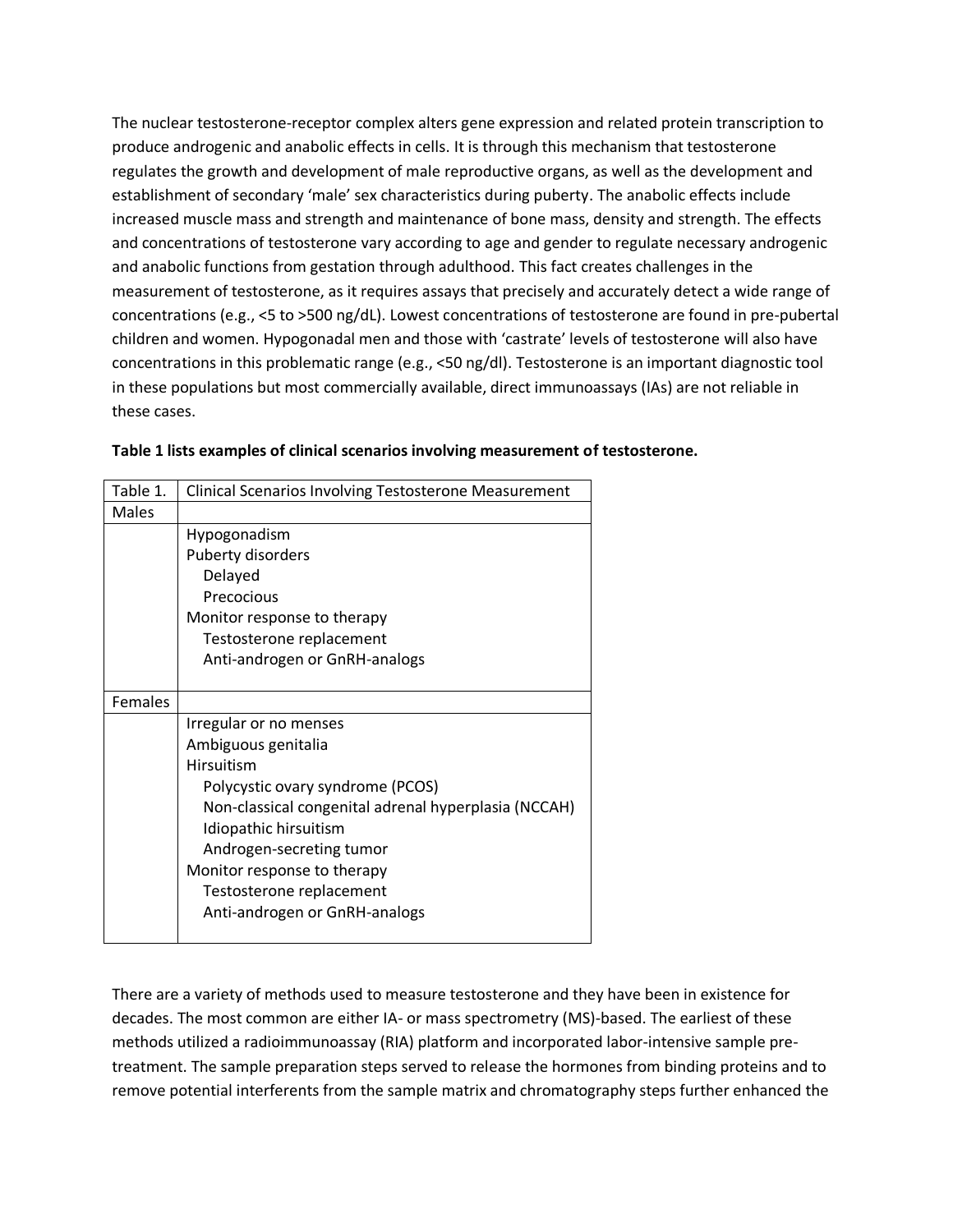selectivity. Due to the up-front processing, these assays are commonly referred to as 'indirect'. As the need for higher-throughput, reduced complexity and the availability of non-RIA platforms increased, automated IAs gained popularity. These so-called 'direct' IA methods eliminated the sample purification steps and relied on improved performance of reagents and antibodies to directly measure testosterone in patient serum. They were validated for use in primarily normal adult male samples and met performance specification, as such. Reports emerged demonstrating the severe limitations of direct IAs for accurate and precise measurement of testosterone in children, women and hypogonadal men (1-3). Additionally it was becoming clear that there was a lack of standardization across IA platforms. However, even decades later, presumably due to the availability, cost and turn-around-time of these methods, they are still used, despite limitations leading to misidentification and misclassification of diseases in these select populations. Alternative, mass spectrometry-based methods are increasingly available in clinical labs and although these methods have improved sensitivity and specificity over most direct IAs, they lack standardization.

Mass spectrometry-based methods for testosterone measurement have been in use since the 1960s. These early methods incorporated sample preparation steps similar to the indirect RIAs. They also included derivitization with separation by gas chromatography (GC) and detection by MS, based on an isotope-labeled internal standard. Therefore, these methods were highly sensitive and specific but due to the complexity, low throughput and high sample volume requirements they were better suited as reference or comparator methods than for routine use in clinical care. The advancement of liquid chromatography (LC) tandem mass spectrometry (MS/MS) methods for clinical use enabled testosterone measurements to become widely available in reference/specialty labs and also in many hospital labs. LC-MS/MS methods, due to their improved sensitivity and specificity over IAs were favored and deemed suitable for measurements in situations with low (e.g., <50 pg/mL) concentrations. However, due to differences in sample preparation, calibration and other methodological differences in these methods that are developed and validated by individual labs, there was variability reported between LC-MS/MS methods.(4)

The mounting evidence and concern about IA performance at low testosterone concentrations with the high degree of variability noted across all methods led to a workshop in 2010, focused on the need for standardization of testosterone methods. This included perspectives from researchers, clinical laboratorians, clinicians, professional and governmental organizations and industry. The Endocrine Society issued a consensus document outlining the limitations with testosterone assays and recommending actions for improvement. (5) The recommendations included the need for technical improvement and standardization of testosterone assays. The CDC developed an initiative for ensuring testosterone results are traceable to a single source and would, thus, be comparable across all methods and performing labs and over time.(6) The program consists of 3 steps: developing a reference system, calibrating individual assays, and verifying end-user test performance. The CDC's candidate reference method was published in 2013 and has been used to assign values to single-donor sera. These commutable samples are intended for use by assay developers and manufacturers as calibrators and/or trueness controls. (7) Labs and manufacturers participating in the Hormone Standardization (HoSt) Program perform a calibration/calibration verification with the CDC method and samples and their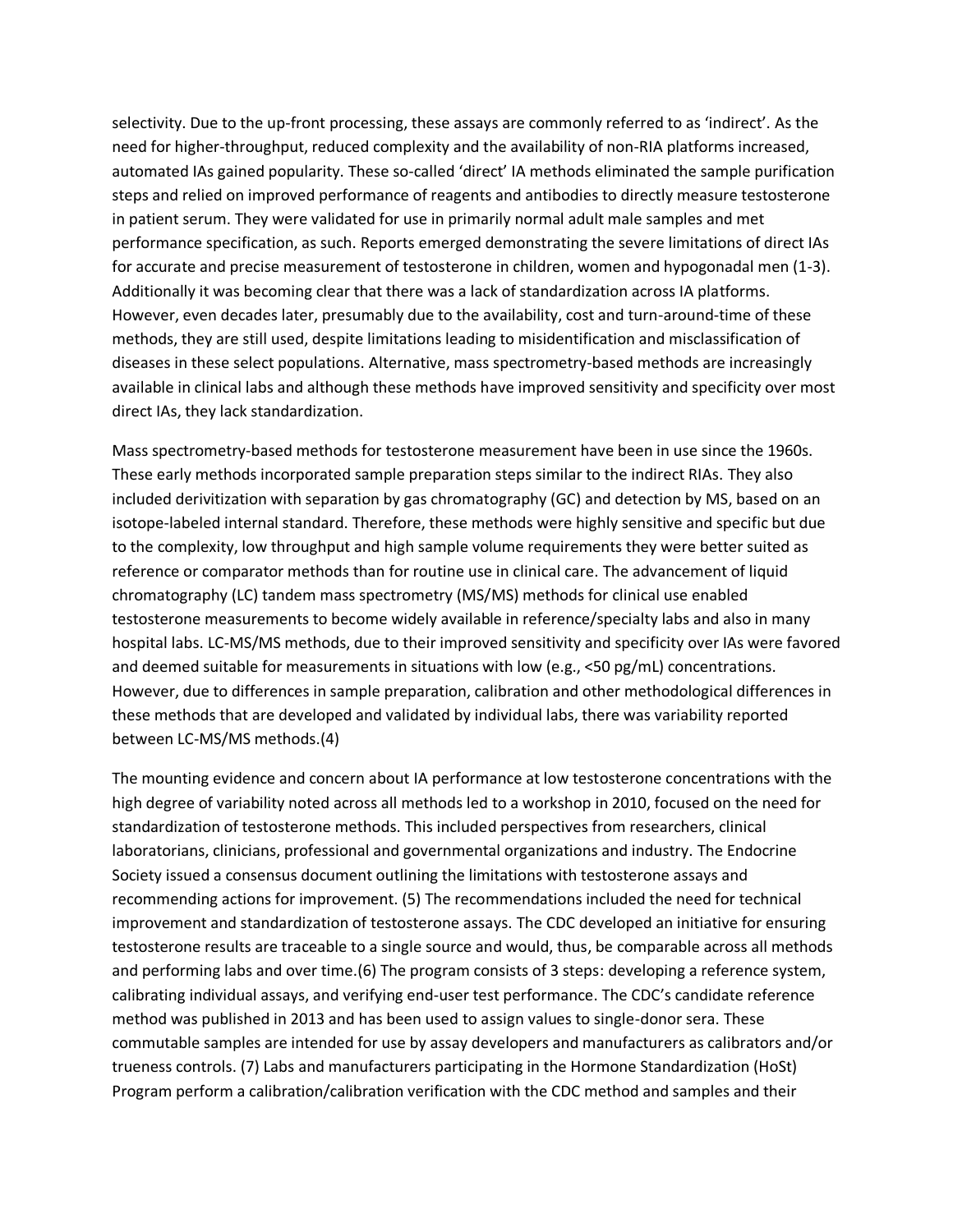performance is monitored on a quarterly basis. Laboratories with a mean bias ± 6.4% from 4 consecutive challenges are considered sufficiently accurate and standardized to CDC. To date, there are 9 methods certified as standardized to CDC (8 LC-MS/MS and 1 IA). (8) End-user performance is verified by CDC's collaborations with proficiency testing manufacturers to provide accuracy-based materials. The reference values for these materials are assigned using the CDC's reference method. The efforts to standardize testosterone are beginning to show positive impact as the inter-laboratory variability for MS-based methods decreased (mean absolute bias decreased by ~50%) in a recent comparison of measurements in 2007 and 2011.(9) The need for standardization in clinical measurements is clear and the progress made to date with the testosterone program is promising, however, smaller, lower volume clinical labs performing testosterone measurement by LC-MS/MS face challenges in participating in the HoSt program.

Measurement of testosterone is an important diagnostic tool in the evaluation of androgen inadequacy and excess. Most direct IA methods do not meet accuracy and precision requirements for use in women, children and hypogonadal men, due to the extremely low circulating testosterone concentrations in these populations. It is recommended that testosterone measurements in these populations be performed using a validated LC-MS/MS method. Although generally more sensitive and specific than direct immunoassays, LC-MS/MS methods still lack standardization. A standardization initiative to address the measurement variability for testosterone was proposed and is underway with recent reports of success among its participants. It is important to note that the limitations described herein about testosterone measurement (e.g., lack of standardization, commercially available direct IAs with inadequate accuracy and precision at low end concentrations) are also true for estradiol. Mounting evidence indicates that most commercially available direct IAs are not suitable for measurement of estradiol at concentrations typically found in children, post-menopausal women and those on aromatase inhibitors.(10) Standardization efforts, parallel to those for testosterone, are in progress for estradiol measurement, as the available methods also show high variability.

#### **References:**

- (1) Taieb J, Mathian B, Millot F, Patricot MC, Mathieu E, Queyrel N, et al. Testosterone measured by 10 immunoassays and by isotope-dilution gas chromatography–mass spectrometry in sera from 116 men, women, and children. Clin Chem 2003;49(8):1381–95.
- (2) Herold DA, Fitzgerald RL. Immunoassays for testosterone in women: better than a guess? Clin Chem 2003;49:1250 –1.
- (3) Wang C, Catlin DH, Demers LM, Starcevic B, Swerdloff RS. Measurement of total serum testosterone in adult men: comparison of current laboratory methods versus liquid chromatography–tandem mass spectrometry. J Clin Endocrinol Metab 2004;89(2):534–43.
- (4) Demers LM. Testosterone and estradiol assays: Current and future trends. Steroids 2008; 73:1333–1338.
- (5) Rosner W and Vesper H. Toward Excellence in Testosterone Testing:A Consensus Statement. J Clin Endocrinol Metab 95: 4542–4548, 2010.
- (6) CDC. CDC Hormone Standardization Project. Standardization of serum total testosterone measurements. [http://www.cdc.gov/labstandards/pdf/hs/HoSt\\_Protocol.pdf](http://www.cdc.gov/labstandards/pdf/hs/HoSt_Protocol.pdf) (Accessed April 2014).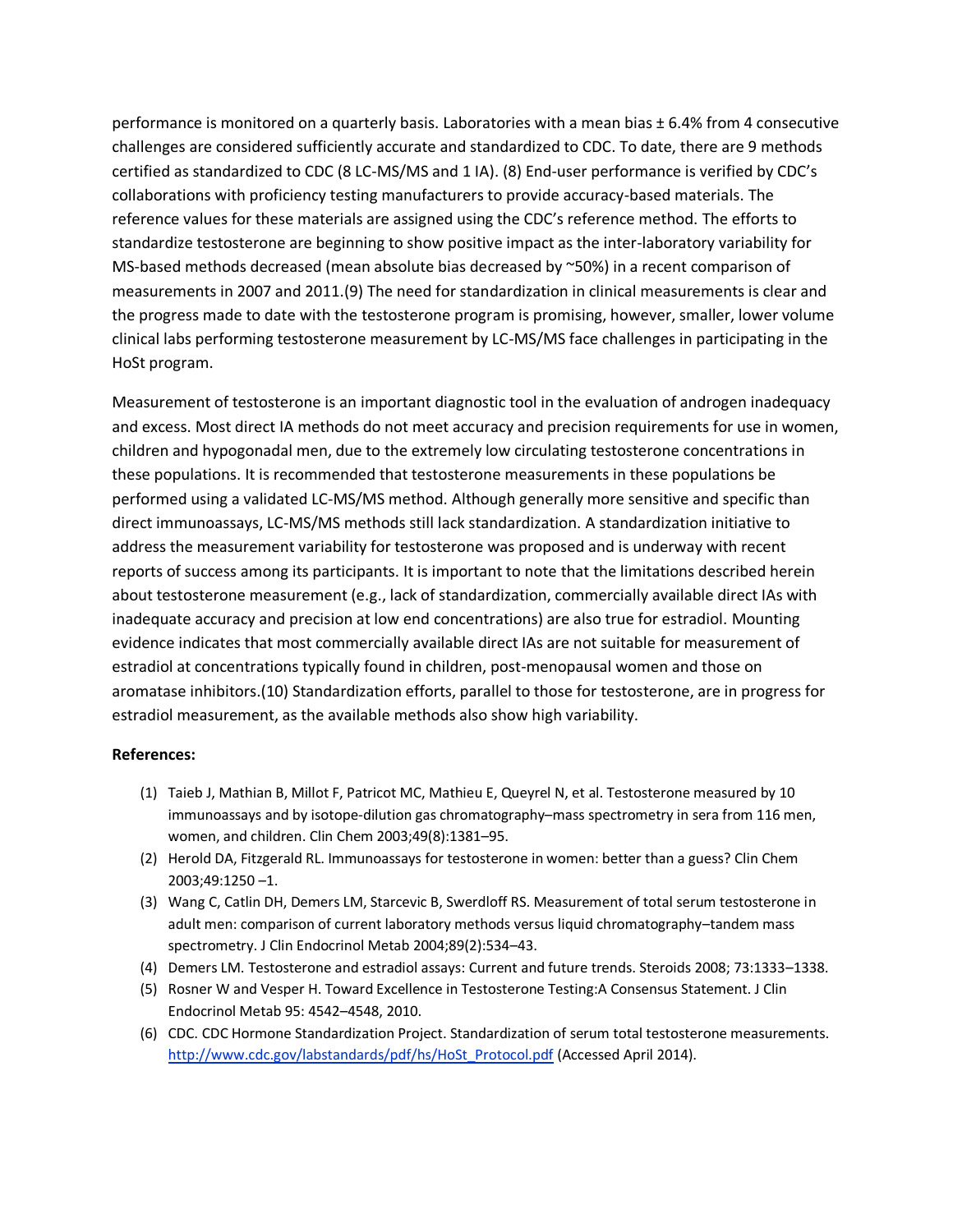- (7) Botelho JCS, Shacklady C, Cooper HC, Tai SSC, Van Uytfanghe K, Thienpont LM, Vesper HW. Isotopedilution liquid chromatography–tandem mass spectrometry candidate reference method for total testosterone in human serum. Clin Chem 2013;59:372– 80.
- (8) CDC. CDC Hormone Standardization Project website[: http://www.cdc.gov/labstandards/hs.html](http://www.cdc.gov/labstandards/hs.html) (Accessed April 2014)
- (9) Challenges and improvements in testosterone and estradiol testing. Vesper HW, Botelho JC, Wang Y. Asian Journal of Andrology (2014) 16, 178–184.
- (10) Rosner W, Hankinson SE, Sluss PM, Vesper HW, Wierman ME. Challenges to the measurement of estradiol: an endocrine society position statement. J Clin Endocrinol Metab 2013; 98: 1376–87

## **Excerpts from the Literature**

Articles of interest compiled by the editorial board.

#### **Use of Inhaled Nitric Oxide in Preterm Infants Summarized**

#### **Praveen Kumar and COMMITTEE ON FETUS AND NEWBORN.** *Pediatrics* **2014;133;164 (UG)**

Due to its vasodilating effects, nitric oxide (NO) is used in the treatment of full-term and late-preterm infants with persistent pulmonary hypertension of the newborn and hypoxemic respiratory failure. Several randomized controlled trials have evaluated the role NO in the management of preterm infants with varying results. In this paper the authors summarize the existing evidence for the use of inhaled nitric oxide in preterm infants and provide guidance regarding its use in this population. The authors reviewed the literature on the use of NO in preterm infants with respiratory failure and in preterm infants to improve the rate of survival without bronchopulmonary dysplasia (BPD). Among other findings, their meta-analysis indicated that neither rescue nor routine use of iNO improves survival in preterm infants with respiratory failure (Evidence quality, A; Grade of recommendation, strong); evidence does not support treating preterm infants who have respiratory failure with iNO for the purpose of preventing/ ameliorating BPD, severe intraventricular hemorrhage, or other neonatal morbidities (Evidence quality, A; Grade of recommendation, strong); the incidence of cerebral palsy, neurodevelopmental impairment, or cognitive impairment in preterm infants treated with iNO is similar to that of control infants (Evidence quality, A). They also concluded that there are limited data and inconsistent results regarding the effects of iNO treatment on pulmonary outcomes of preterm infants in early childhood.

**Validity of establishing pediatric reference intervals based on hospital patient data: A comparison of the modified Hoffmann approach to CALIPER reference intervals obtained in healthy children. (JS)**

## **Shaw JLV, Cohen A, Konforte D, Binesh-Marvasti T, Colantonio DA, Adeli K. Clin Biochem (2013) (2014) 47(3):166-72**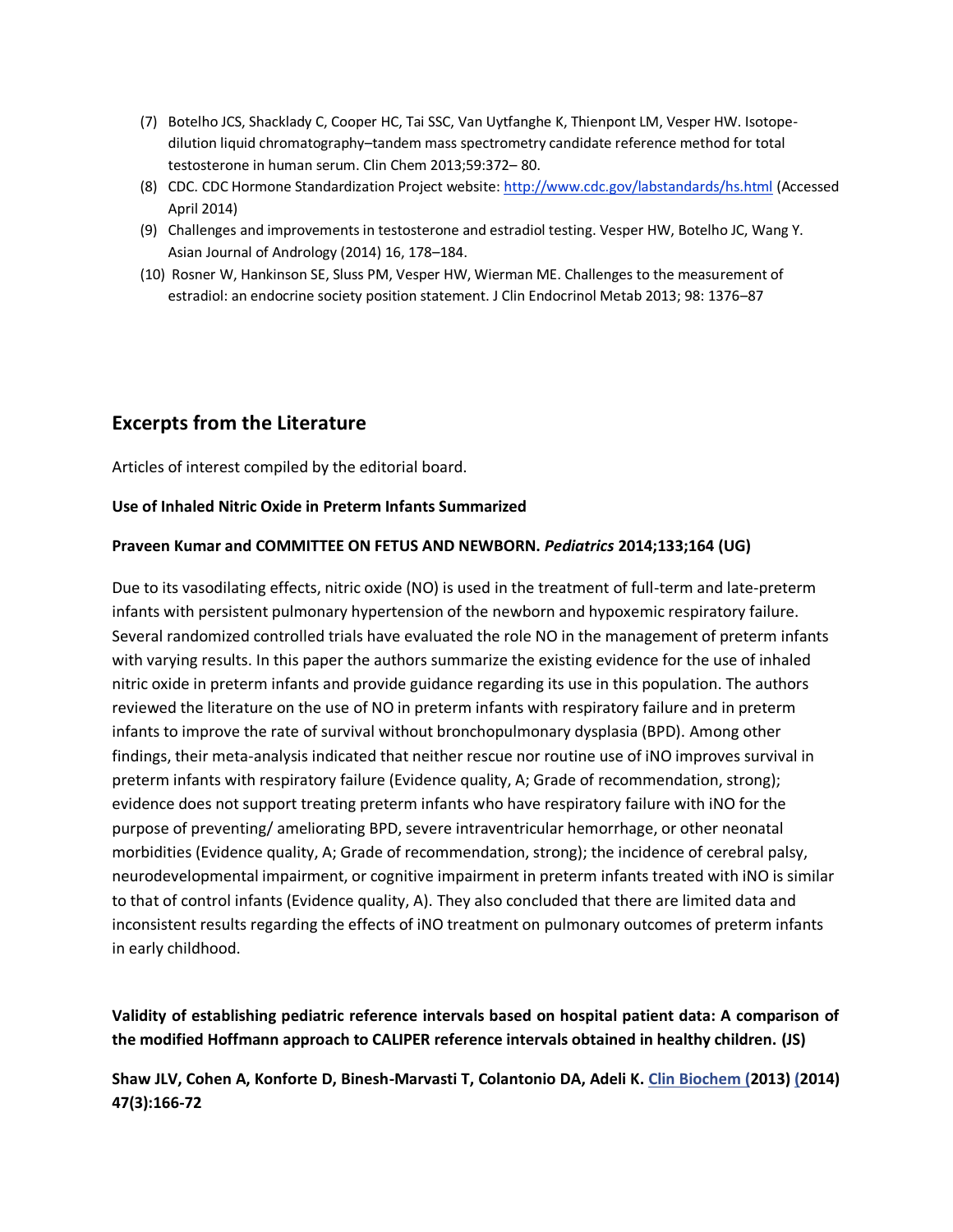Establishing reference intervals in a healthy population of individuals requires an exorbitant amount of work. Two considerable challenges include the need to carefully define and verify "healthy" (often on an analyte-by-analyte basis) and the need for a minimum of 120 individual specimens per partition (e.g., age, gender, menopausal status, smoking status, etc.). These specific challenges are exponentially more difficult in a pediatric population. Biological samples are often not obtained from children unless pathology is suspected and total blood collection amounts are limited by patient size.

Methods to establish reference intervals based on data from hospitalized patients have been suggested previously, most notably the "Hoffmann approach" first published in 1963 (JAMA (1963)185:150-9, Clin Chim Acta (2009)405:43-48). The benefit of these approaches is that numerous samples are readily available, thereby circumventing the types of challenges outlined above. The Hoffmann approach assumes two important factors. First, it assumes data from hospitalized patients forms a Gaussian distribution. Second, hospitalized patients are assumed to represent normal individuals. In 2008, Soldin et al. recommended that reliable intervals may be generated using this type of statistical approach if at least 50% of individuals in the reference population are healthy (Clin Biochem (2008)41:937-42).

The goal of the Shaw et al. publication was to determine the validity of reference intervals determined using inpatients (a modified "Hoffmann approach") as compared to those determined from the healthy CALIPER (Canadian Laboratory Initiative in Pediatric Reference Intervals) repository. The CALIPER initiative is a collaborative project that aimed to recruit over 2000 healthy children from 0 to 18 years of age. They included 12 analytes measured using the Vitros 5600 in their analysis (albumin, alkaline phosphatase, ALT, AST, calcium, cholesterol, creatinine, HDL-cholesterol, iron, phosphate, triglycerides and magnesium). The number of patients used to calculate intervals varied by age, gender and analyte (range 10 to 231 after outlier removal). Hospital-based data were age- and gender-partitioned similar to previously published data using the CALIPER population. Ninety percent confidence intervals and reference change values (RCV) were calculated to compare the hospitalized and healthy intervals. Reference samples were also measured to verify the intervals determined using the Hoffmann approach (<10% outside the proposed interval, per CLSI guidelines).

The authors' predominant finding was that intervals based on hospitalized patients were much wider than those determined using healthy individuals. No reference intervals calculated using the Hoffmann approach fell within the 90% confidence intervals as calculated using the CALIPER data. One partition for creatinine and most phosphate partitions had RCV within acceptable limits. The authors surmise that the inclusion of biological variation, which can be significant for some analytes, in the RCV calculation explains why comparisons between Hoffmann and CALIPER intervals based on RCV were more favorable than those based on confidence intervals. The reference samples overall verified the Hoffmann intervals, presumably due to the wide acceptance criteria (<10%) outlined by the CLSI guidelines.

Overall, the authors concluded that the Hoffmann statistical approach is limited in pediatrics, particularly when data originates from a tertiary care center. In general, it may be surmised that hospitalized children comprise a "sicker" population than an adult inpatient population, thus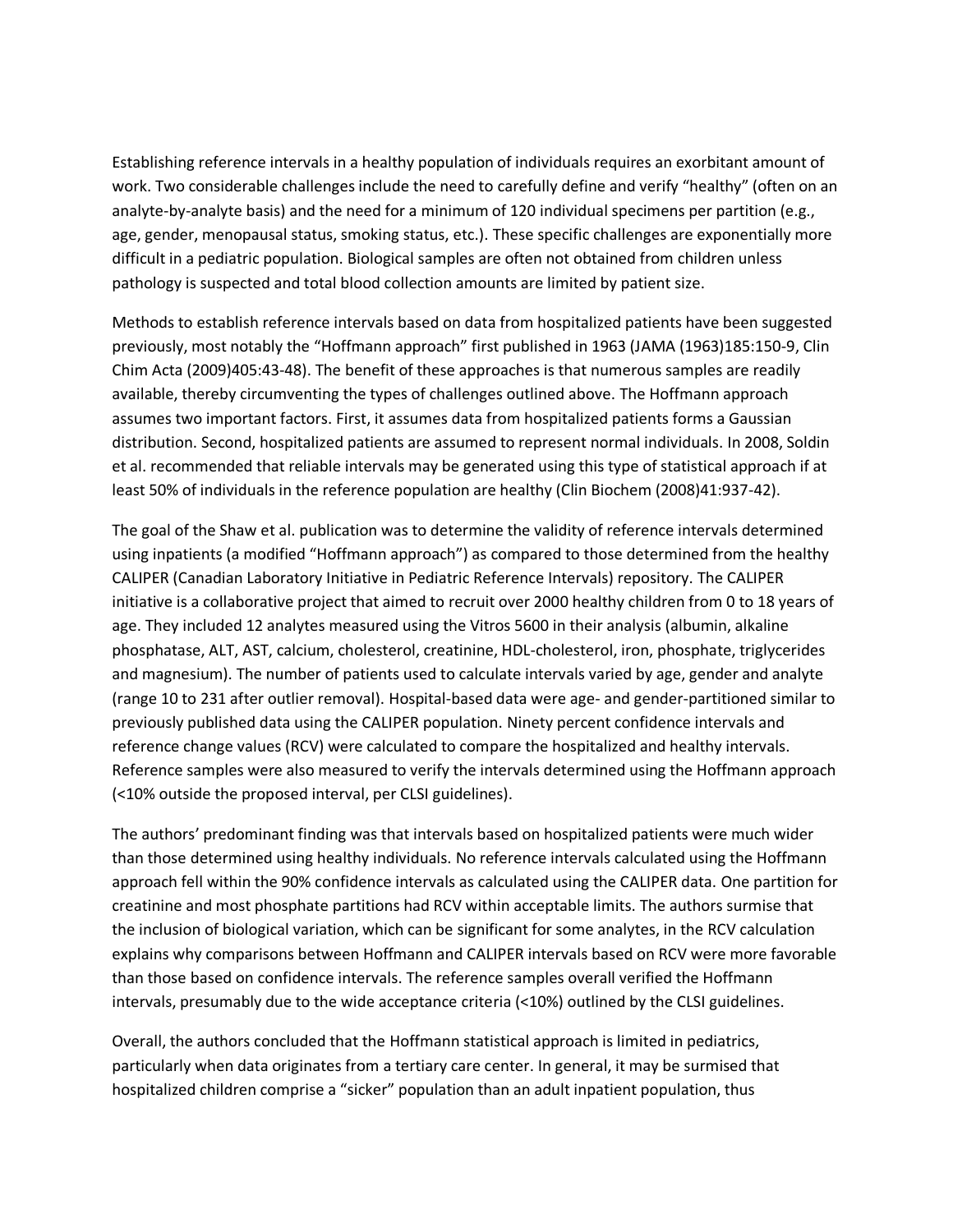contributing to the wider intervals determined using this patient group. Due to this, use of the Hoffmann approach in pediatric populations was not endorsed by the authors. The authors suggested that outpatient clinics or community hospitals may be a better source of inpatient data if the Hoffmann approach must be used in pediatric cases. They also concluded that the CLSI guideline for verification of reference intervals may be too lenient in cases such as these.

This conclusion is similar to the findings published by Roberts et al. in a 2010 Letter to the Editor (Clin Biochem (2010)43:933-4). The comparison of intervals determined using the Hoffmann approach (Clin Biochem (2009)42:823-7) to those derived from healthy children (CHILDx sample repository) suggested limitations in using pediatric samples from inpatient or clinic settings. Comparisons of testosterone and 17-hydroxyprogesterone specifically highlighted these issues, as it is presumed that differences in intervals may be attributed to the clinical presentation of patients used for the Hoffmann approach. This is another example suggesting that use of hospitalized or clinic patients may not be appropriate to establish pediatric reference intervals and caution should be used when considering applying this statistical approach.

## **Trends in the Prevalence of Ketoacidosis at Diabetes Diagnosis: The SEARCH for Diabetes in Youth Study (VLP)**

### **Dabelea D, Rewers A, Stafford JM, Standiford DA, Lawrence JM, Saydah S, Imperatore G, D'Agostino RB Jr, Mayer-Davis EJ, Pihoker C. Pediatrics. 2014 Apr;133(4):e938-45.**

In this latest study by the SEARCH for Diabetes in Youth Study Group the goal was to report the prevalence of diabetic ketoacidosis (DKA) at diagnosis of type 1 and 2 diabetes. The study consisted of 7040 subjects aged 0 to 19 years, of which 5615 were diagnosed with type 1 and 1425 with type 2. The data collected spanned an 8 year period from 2002 to 2010. The criteria for reporting DKA were: if bicarbonate was <15 mmol/L, and/or a pH<7.25 (venous) or <7.30 (arterial/capillary), and/or DKA diagnosis was on the medical record.

After analyzing the data the authors found that the prevalence of DKA was higher in type 1 versus type 2 diagnosis. In type 1 patients, DKA had a prevalence of approximately 30%, and was stable throughout the time period analyzed. In type 2 patients, the prevalence was approximately 12% at the start of the time period and it progressively decreased by about 10% per year until the end of the period to 5.7%. In both types, younger patients had a higher prevalence of DKA when compared to older subjects. The data in type 1 patients was consistent with other similar studies, while the type 2 data was novel, according to the authors.

The authors also looked at some of the factors that were associated with DKA presentation. These data was obtained by questionnaire forms. The results showed that DKA was more prevalent in minority populations, lower family income and lack of private insurance. Limitations to the study included the relative short time period that could have prevented detection of small changes in DKA prevalence. Also, minority patient's records were more likely to have missing medical information, therefore their data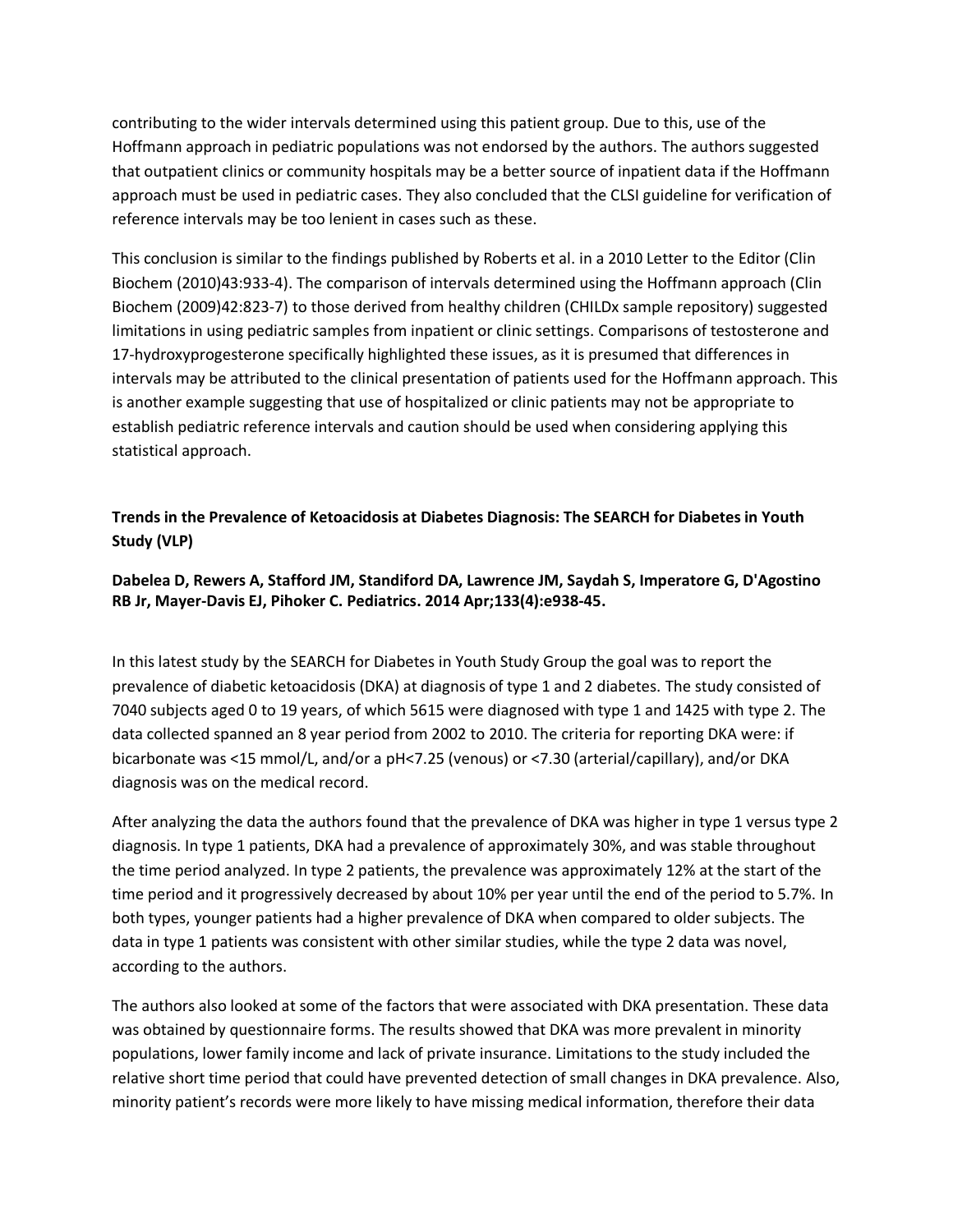could have been underrepresented. It would be interesting to see in the future the inclusion of more laboratory data in the evaluation and follow-up of patients with DKA, including glucose, HgbA1C % and ketone values.

# **Interview with a Distinguished Colleague: Dr. Ann Gronowski by Sharon Geaghan**



*I had a chance to catch up with Ann via a virtual interview, and she shares her insights with you as the next in a series of conversations with distinguished colleagues in our discipline*

#### **Q1. How did you come to the career decision to choose Clinical Chemistry as your profession?**

I owe my career to Mitch Scott who interviewed me at a FASEB meeting in 1992. At that time, he went to FASEB and cell biology meetings to recruit doctoral students into the Clinical Chemistry Fellowship program. I had never heard of Clinical Chemistry, but I went to the interview. I was intrigued by the profession. I liked the idea of being able to combine my interest in research with a clinical application. Washington University subsequently invited me for an interview in St. Louis. The rest is history. I loved my training and was ultimately invited to stay on as a faculty member. I have been very fortunate.

#### **Q2. Did you have a mentor and if so what did he/she teach you?**

Mitch Scott and Jack Ladenson have both been mentors to me. They have taught me to think critically, to act with integrity, to give generously of my time, and to mentor our trainees like they were our own children. Both have led by example. I still look to both of them for advice and guidance. In return they continue to give me opportunities and advertise my achievements. I am very grateful for their continued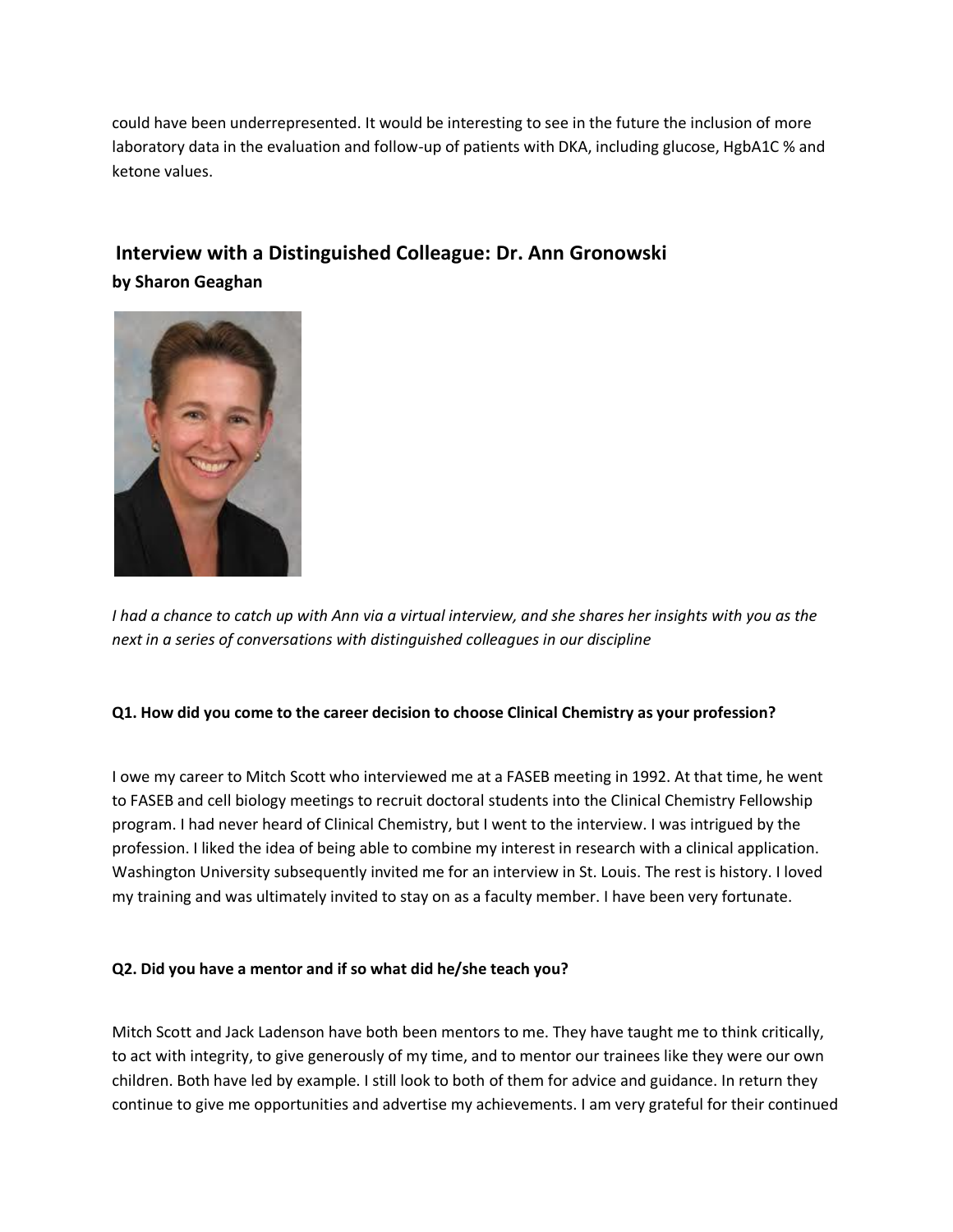support.

#### **Q3. For newly-minted chemists, do you have any pearls of wisdom for career development?**

You have to work hard and you have to step up to the plate and take opportunities-- even if, on the surface, the opportunity doesn't seem to have an immediate return for you. It is amazing how one thing leads to another and what starts out as not much of an opportunity can turn into something great.

#### **Q4. What is your most enjoyable part of your professional work?**

I really enjoy working with trainees of all kinds. I enjoy teaching them, I enjoy seeing them mature and, ultimately, succeed on their own. Trainees have tons of energy and lots of great ideas. They tend to believe anything is possible, which can be so refreshing and great for research. I cannot imagine a job where I did not get to work with trainees.

#### **Q5. What is the hardest part of your professional work?**

I enjoy most every part of my job. I guess the hardest part is not having enough time to pursue everything I find interesting & enjoy doing.

## **Q6. The next generation of chemists has been characterized as looking for work-life balance; do you have advice for them, in managing that balance from your experience?**

I'm not sure there is a perfect balance. Every day for me is a give and take between family and profession. Find a workplace that values family. Be organized. Be willing to work in lots of places outside the office (for me that includes: home, baseball games, the car, the orthodontist's office, and the roller skating rink!) Find community support either from family or friends. You cannot do it all. Enjoy the ride! It's great fun to have a family and a career.

#### **Q7. What developments would you most like to see occur in the field, over the next 5 years?**

Well, related to the previous question, it would be great to see more workplaces that value family and allow (male and female) workers to juggle their busy home life. It would also be nice to see more women at the top. There is still a well recognized glass ceiling for women in science. I hope that the next generation sees more women CEOs, full professors, department chairs, and college deans.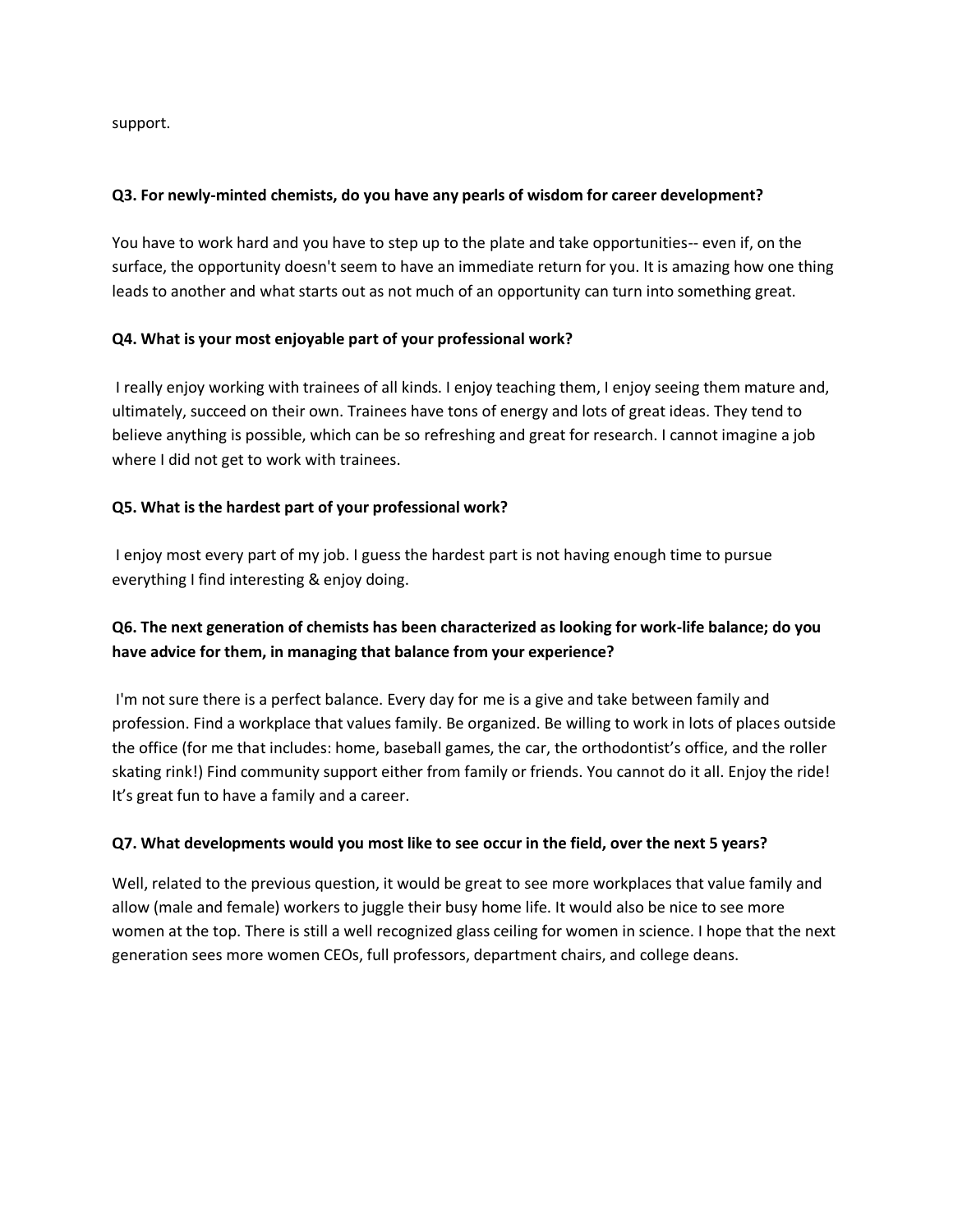# **2014 Annual Meeting**



**Once again, it is time for the AACC Annual Meeting. Here are some sessions of interest for members of the Pediatric and Fetal Maternal Division.**



**Indicates a ticket is required for the session**

#### **Sunday July 27**

**Opening Plenary:** Wallace H. Coulter lecture by Eric J. Topol, MD

"Creative Destruction of Medicine-The Digital Revolution Creates Better Health Care"

#### **Monday July 28**

**Plenary:** Viktor Mayer-Schönberger, "Understanding Big Data and its Impact on Your Laboratory"



Anti-Mullerian Hormone (AMH): Ovarian Reserve and Beyond

Polycystic Ovary Syndrome (PCOS)-A women's Health Issue from Adolescence to Menopause and Beyond

Drug Testing in the Neonate

The CDC Hormone Standardization (HoSt) Program- Improving the Clinical Measurements of Testosterone and Estradiol

#### **Symposia:**

Diagnosis and Treatment of Polycystic Ovary Syndrome: An Endocrine Society Clinical Practice Guideline

The Skinny on Fats: Current Recommendations and Controversies in Lipid Testing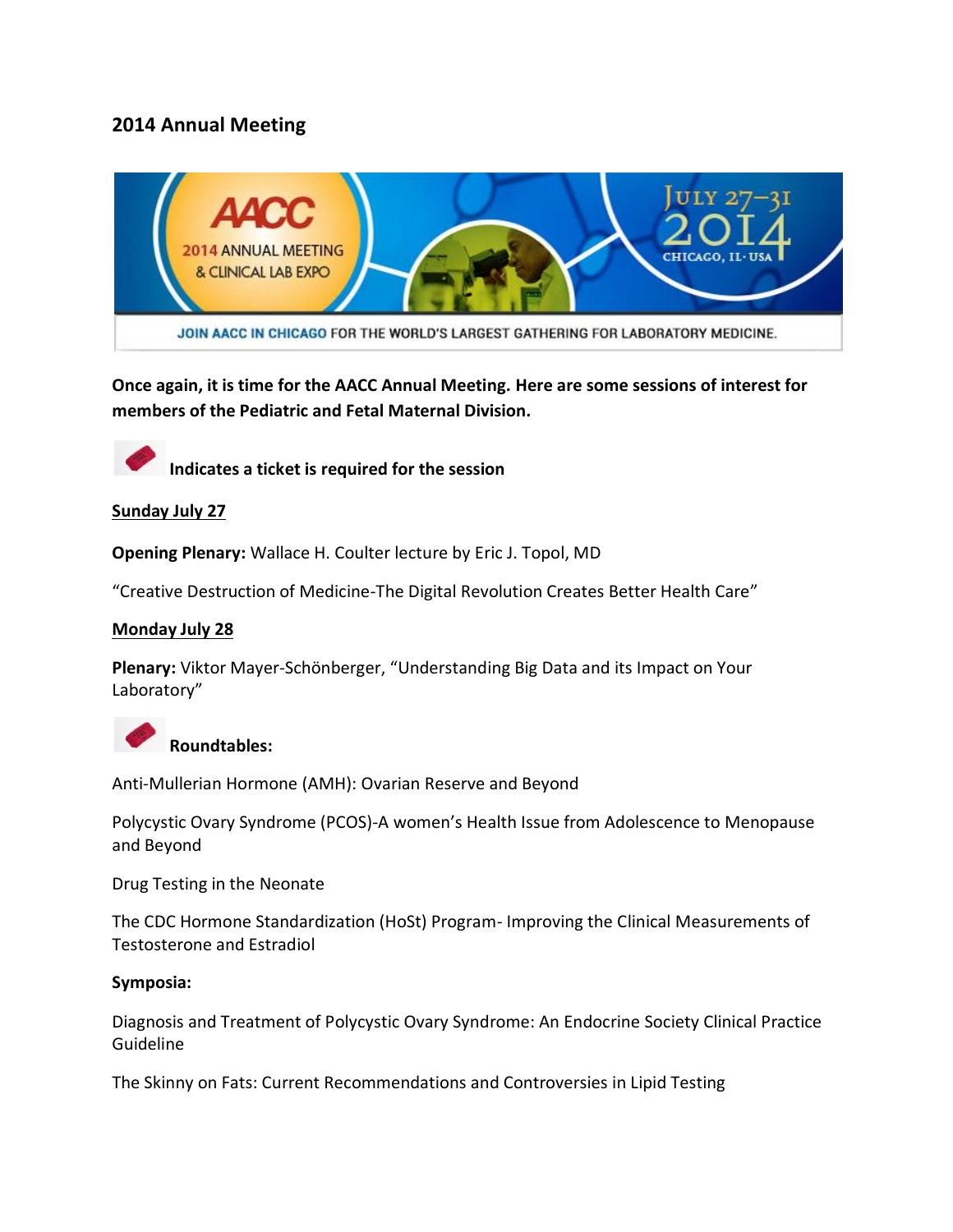

Banking on the Numbers: Laboratory Assessment of Ovarian Reserve

#### **Special Events:**

Pediatric Maternal Fetal /Clinical Translational Medicine/ Laboratory Information Systems and Medical Informatics Divisions Joint Mixer and Abstract/Poster Awards

#### **Tuesday July 29**

**Plenary:** Piero Rinaldo, MD, PhD, and Kaitlyn bloom, PhD, "Newborn Screening for Inborn Errors of Metabolism in the 21<sup>st</sup> Century"

**Morning Meet the Expert:** Newborn Screening for Inborn Errors of Metabolism in the 21<sup>st</sup> **Century** 



Measurement of Total Testosterone by Liquid Chromatography-Tandem Mass Spectrometry (LC-MS/MS)

The Role of the Laboratory in the Diagnosis and Treatment of Congenital Adrenal Hyperplasia

#### **Symposia:**

A Celebration of 50 Years of Newborn Screening for Metabolic Disorders



# **Short courses/Interactive Workshops:**

Critical Values: Improving the Design, Practice, and Communication of Critical Laboratory Results

#### **Special Events:**

Pediatric Reference Range Committee Meeting

#### **Wednesday July 30**

**Plenary:** Jeffrey M. Friedman, MD, PhD, "Leptin and the Biological Basis of Obesity"



### **Roundtables:**

Blood Draws in Pediatrics: Physiological Effects and Recommendations